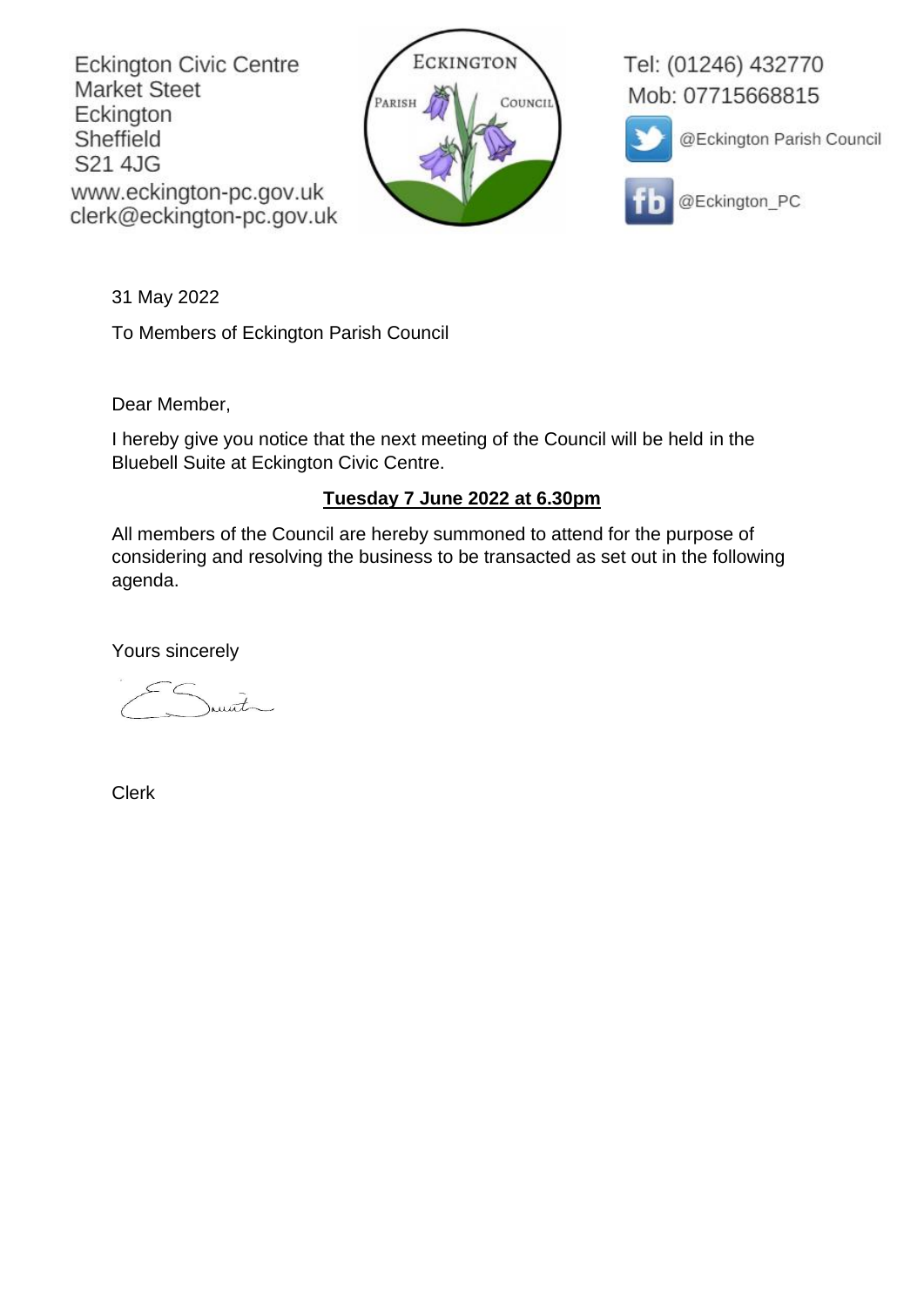## AGENDA

## **NON CONFIDENTIAL**

- 1. To receive apologies for absence.
- 2. Variation of order of business.
- 3. To receive Declaration of Members Interest.

a) To enable Members to declare the existence and nature of any Disclosable Pecuniary Interest they have in subsequent agenda items, in accordance with the Parish Council's Code of Conduct. Interests that become apparent at a later stage in the proceedings may be declared at that time. b) To receive and approve request for dispensations from Members on matters of which they have a Disclosable Pecuniary Interest.

- 4. Public speaking
	- *a)* A maximum of three minutes or at the Chairman's discretion will be made for members of the public to address the meeting in relation to the business to be transacted.
	- b) If the Police Liaison Officer, a County Council or District Council Member is in attendance they will be given the opportunity to raise any relevant matter.
- 5. To determine which items if any from part 1 of the agenda should be taken with the public excluded. If the Council decides to exclude the public it will be necessary to pass a resolution in the following terms:- "In view of the confidential nature of item … to consider a resolution to exclude the Press and Public from the meeting in accordance with the Public Bodies (Admissions to Meetings Act) 1960. S1. In order to discuss the item".
- 6. To receive and approve Minutes 22/1696 22/1735 of the Council Meeting held on 3 May 2022. Chair to sign and date the Council Minutes

# 7. **To consider items for a decision and information:**

- a) To note Clerk submitted the grant application towards the SID's
- b) To note DALC May 2022 newsletter
- c) To note May and June 2022 Event and Booking Reports Civic Centre
- d) To note May and June 2022 Event and Booking Reports Renishaw and Spinkhill
- e) To approve Lightwood Road, Marsh Lane bus shelter at a cost of £2,000 plus associated electrical costs.
- f) To note Speed Watch Report from the Deputy Clerk
- g) To note QPJ Celebration events from 2 to 4 June 2022
- h) To consider restoration project for the garden area at St Peter and Paul's Church, Eckington
- i) To approve purchase of additional equipment required for Grounds Maintenance Operative
- j) To discuss bus shelter wall at Main Road, Renishaw
- k) To delegate power to Clerk and Chair to send in a response on behalf of the Council regarding the Levelling up bid for Eckington due to timescale constraints